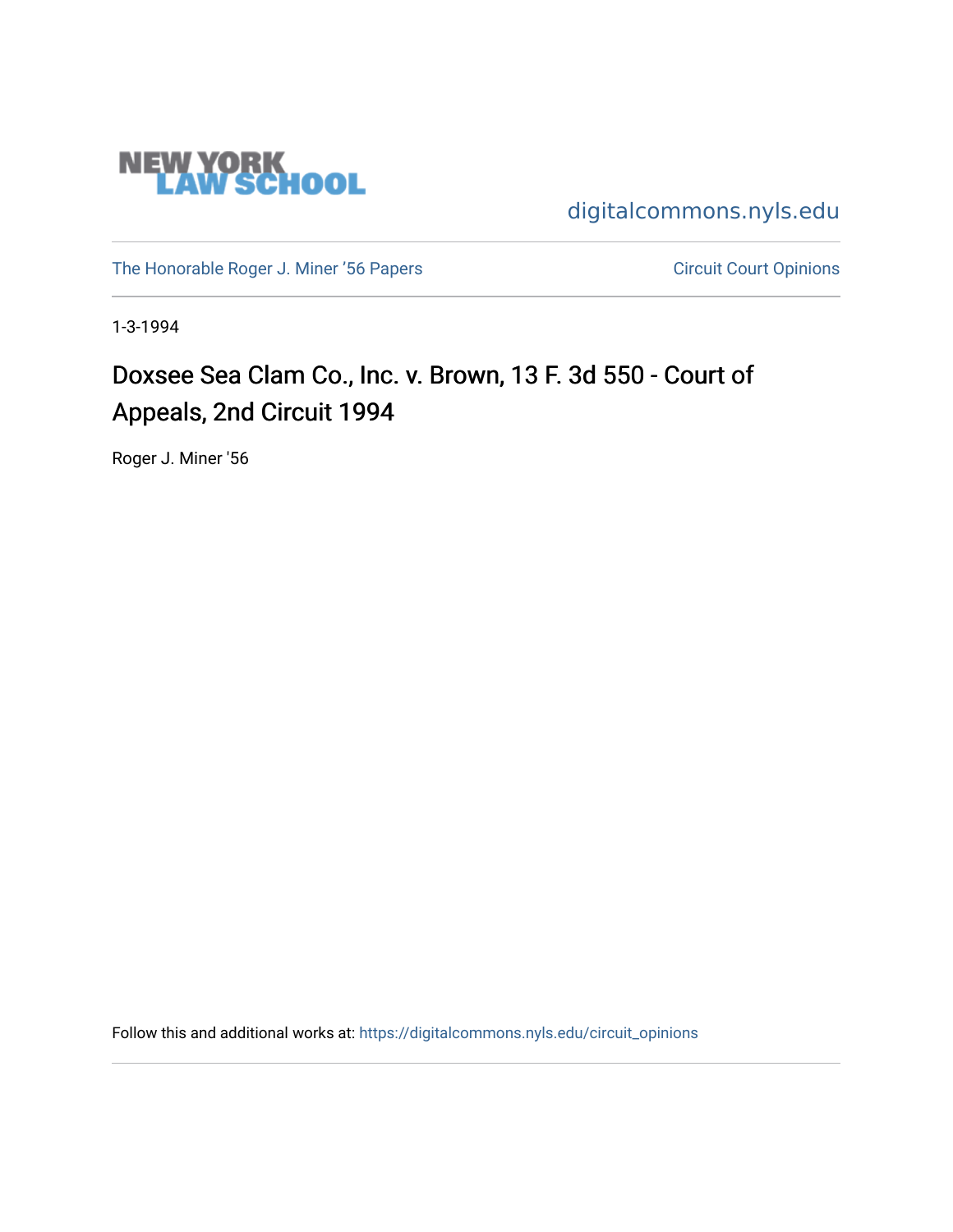#### 13 F.3d 550 (1994)

#### DOXSEE SEA CLAM CO., INC., Plaintiff-Appellant,

 $\mathbf{V}$ 

#### Christian BROWN, Defendant-Appellee.

No. 422, Docket 93-7525.

#### United States Court of Appeals, Second Circuit.

Arqued October 5, 1993. Decided January 3, 1994.

551 \*551 John Ingram, New York City (Lisa A. Scognamillo, Burlingham Underwood, New York City, of counsel) for plaintiffappellant.

Paul C. Matthews, New York City (L. Kevin Sheridan, Smithtown, NY, of counsel) for defendant-appellee.

Before: MINER and ALTIMARI, Circuit Judges, and ELFVIN, District Judge.<sup>[2]</sup>

MINER, Circuit Judge:

Plaintiff-appellant Doxsee Sea Clam Co., Inc. ("Doxsee") appeals from an order entered in the United States District Court for the Southern District of New York (Sand, J.), denying Doxsee's motion to strike the affirmative defense of untimeliness interposed by defendant-appellee Christian Brown. The defense was pleaded in Brown's answer to Doxsee's petition, filed pursuant to 46 U.S.C. app. §§ 183-186 (1988), for exoneration from, or limitation of, liability for injuries allegedly suffered by Brown aboard a Doxsee-owned fishing vessel. The order also dismissed the petition as time-barred under 46 U.S.C. app. § 185. For the reasons that follow, we affirm.

### **BACKGROUND**

On November 19, 1989, Brown was injured aboard Doxsee's vessel F/V DAY STAR, a clam dredger on which he was employed as a deckhand. Brown sustained a laceration on his forehead as a result of being struck by a removable metal "bin board" used to prevent clams from falling off a conveyor on the vessel. Brown was treated for his injury at a local hospital and returned to work the following day.

Doxsee's President, Robert L. Doxsee, Jr., immediately was made aware of Brown's injury by the captain of the DAY STAR, who also informed Mr. Doxsee of the specific details of the accident. Mr. Doxsee then called his insurance representative at Mariner's Insurance Agency ("Mariner's") in accordance with his regular practice. International Marine Underwriters ("IMU"), Doxsee's insurance carrier, thereafter retained Maritime Adjusters, Inc. ("Adjusters") to investigate Brown's claim.

On January 17, 1990, Brown developed lower back pain while working aboard the DAY STAR and was examined by an orthopedic specialist. On January 29, Brown returned to the specialist and was admitted later that same day to South Nassau Communities Hospital, where he remained until February 11. He was transferred to St. Francis Hospital on February 11 for tricuspid heart valve surgery. Brown was suffering from a staph infection and bacterial endocarditis caused by the staph infection. The St. Francis Hospital history sheet records the laceration on Brown's forehead as a possible source of infection.

After Brown had been hospitalized for about two weeks, his father phoned Mr. Doxsee and inquired whether worker's compensation would be paid to his son. Mr. Doxsee referred Brown's father to Mariner's. A subsequent inquiry from South Nassau Communities Hospital concerning a bill for services rendered in connection with Brown's treatment likewise was referred to Mariner's. While in the hospital, Brown retained an attorney, Paul Berg, whose inquiries Mr. Doxsee also directed to Mariner's. Thereafter, by letter dated March 6, 1990, Frank Sweeney, a claims adjuster from Adjusters, wrote to Berg:

Dear Attorney Berg: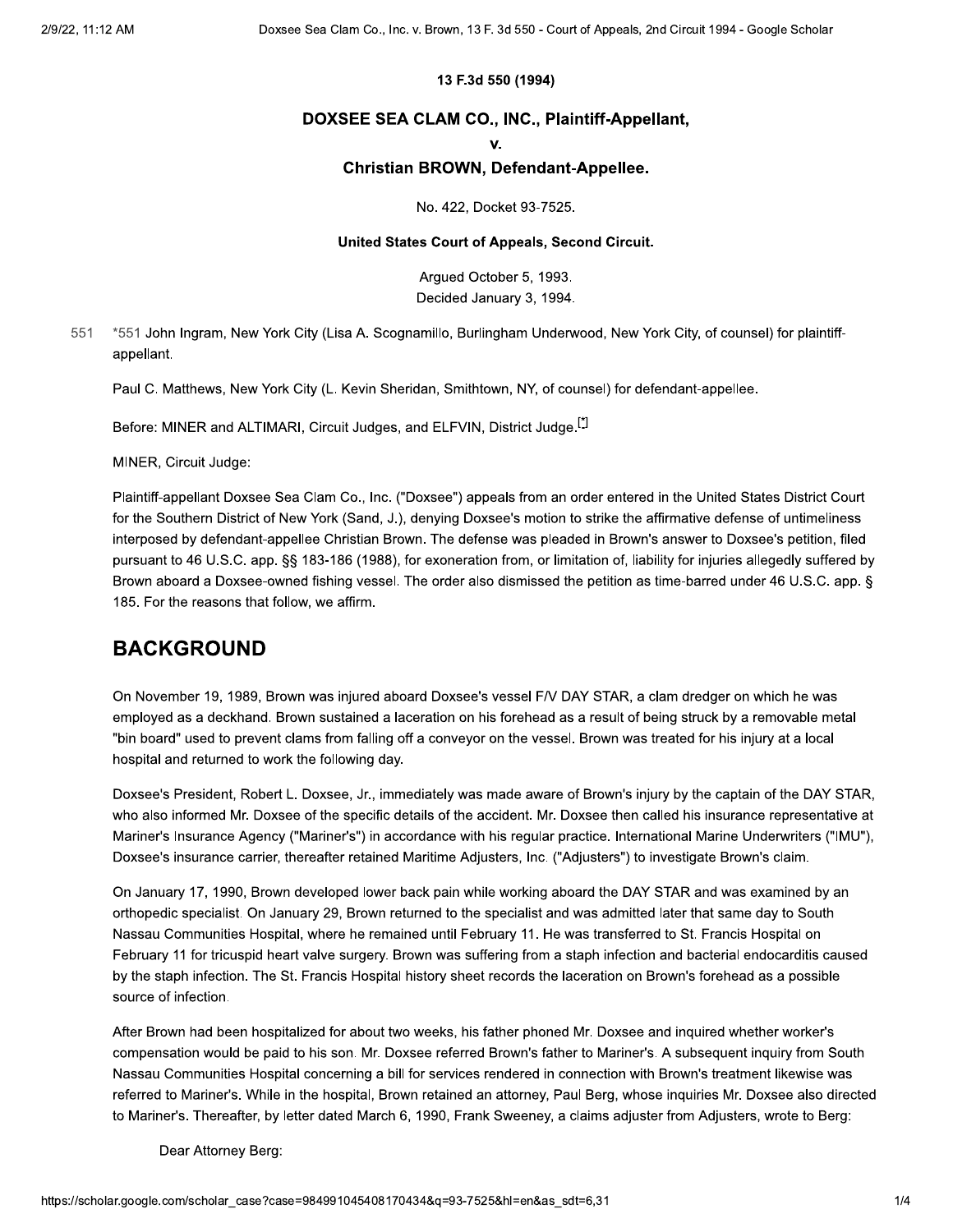552

Doxsee Sea Clam Co., Inc. v. Brown, 13 F. 3d 550 - Court of Appeals, 2nd Circuit 1994 - Google Scholar

\*552 Enclosed please find a medical authorization form for Mr. Brown to sign and return with a complete list of all treating physicians, hospitals, etc. so that I may obtain a medical history on what is going on.

The original problem as reported to this office was a slight groin pull from pushing a clam cage that, two weeks later, escalated into heart surgery, etc.

With the enclosed signed, I should be able to get the information necessary to properly review the file and attempt to determine what underwriters are going to do.

If you have any questions, do not hesitate to call.

Sincerely, s/Frank A. Sweeney Maritime Claims Adjuster

Brown was discharged from the hospital on April 11, 1990 following open heart surgery involving the removal of a portion of a heart valve.

On April 25, 1990, Berg wrote to Adjusters, referencing "Your File 6-90F" and "Christian Brown," the same file number and "Claimant" referenced in Sweeney's letter of March 6, 1990. Following these references, Berg's letter stated:

Dear Sirs[:]

Please be advised that this firm represents Mr. Christen [sic] in this matter of his alleged accident aboard the ship Day Star, owened [sic] and operated by Doxee [sic] Sea Clamb [sic] Co., Inc.

Sweeney admits receiving this letter.

In an Affidavit in Opposition to Doxsee's motion to strike the affirmative defense of time-bar submitted by Paul C. Matthews, Brown's present attorney, Matthews stated that Berg and Sweeney "remained in contact with each other" and that Sweeney made arrangements for a representative "from Mariner's to meet with Berg to inspect the DAY STAR, and particularly the bin board involved in the accident of November 19, 1989." The inspection aboard the DAY STAR took place in May of 1990.

On May 29, 1991, Matthews wrote to Sweeney in a letter referencing "Christian Brown v. Doxsee Sea Clam Company." Sweeney admits that he received the letter. Matthews began the letter as follows:

Dear Mr. Sweeney:

Please be advised that I have been retained by Christian Brown to represent him in a claim against your assured, Doxsee Sea Clam Company.

Matthews went on to state that, pursuant to the ship owner's maintenance and cure obligations, Doxsee should be paying Brown's medical and hospital expenses, as well as maintenance for the time when Brown was not hospitalized. Matthews listed the hospital bills that were in his file, totalling over \$110,000, and demanded payment for all outstanding bills.

The first notice sent directly to Doxsee was a letter dated May 18, 1992 from Matthews that was received on May 20. In the letter, Matthews advised Doxsee that he represented Brown, who had become ill as a result of contaminated lacerations he sustained while aboard the DAY STAR in December of 1989.<sup>[1]</sup> Matthews indicated that he had contacted Adjusters in May of 1991 requesting maintenance and cure, which had yet to be paid. He warned that, unless maintenance and cure were paid immediately, "it [was his] intention to commence suit on [Brown's] behalf not only for maintenance and cure, but also for damages under the Jones Act and the General Maritime Law." Subsequently, on June 18, 1992, Brown commenced a personal injury action in Supreme Court, Bronx County, seeking \$21,000,000 in damages for injuries allegedly sustained while he was a deckhand aboard the DAY STAR.

On November 17, 1992, Doxsee commenced the proceeding giving rise to this appeal. By the proceeding, Doxsee seeks exoneration from, or limitation of, liability, pursuant to 46 U.S.C. app. § 185 and Rule F of the Supplemental Rules for Certain Admiralty and Maritime Claims. Section 185 provides that a vessel owner may limit its liability on a substantive claim

553 against it to the value of its interest in the vessel and pending freight. Here, the verified complaint sought \*553 \$21,000,000 in damages; Doxsee's interest in the DAY STAR was approximately \$350,000. In his answer, served on or about January 4, 1993, Brown asserted that the action was time barred because more than six months had passed since Doxsee received notice of Brown's claim.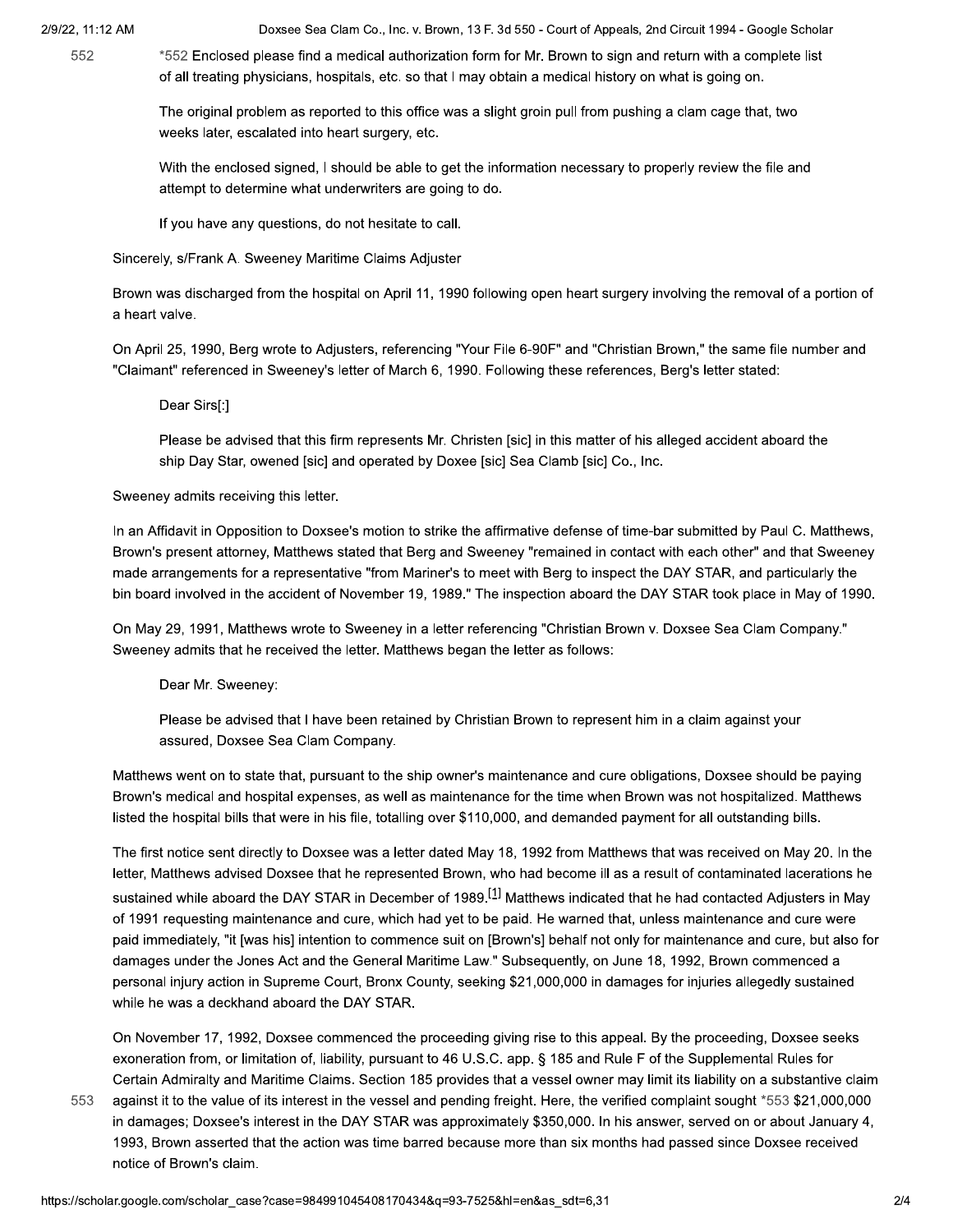Doxsee Sea Clam Co., Inc. v. Brown, 13 F. 3d 550 - Court of Appeals, 2nd Circuit 1994 - Google Scholar

Doxsee moved to strike this affirmative defense on January 21, 1993. In affidavits submitted to the district court in support of the motion, both Mr. Doxsee and Sweeney stated that, although Adjusters received notice of claim, it never was authorized by Doxsee or anyone else to accept notice on Doxsee's behalf. The district court denied the motion, dismissed the action as untimely and vacated the stay of Brown's state court action. The district court determined that Adjusters had apparent authority to accept notice of claim on behalf of Doxsee and that notice of claim, therefore, was received by Doxsee upon Sweeney's receipt of the May 29, 1991 letter from Matthews. The district court found apparent authority based on Sweeney's letter of March 6, 1990 notifying Brown that Adjusters had opened a file on the claim and based on Mr. Doxsee's referral of Brown's father and Berg to Adjusters. The district court, disagreeing with Doxsee's argument that the extent of the damages was not apparent from the injuries suffered, noted that the Sweeney letter acknowledged that Brown had undergone heart surgery. The district court also observed that the itemization of medical bills in the Matthews letter of May 29, 1991 indicated the magnitude of the claim. Finally, the district court rejected Doxsee's argument that the letters sent by Berg and Matthews referred only to claims for maintenance and cure, which are not subject to the time limitation at issue here. The district court found that, while neither letter referred to damages other than for maintenance and cure, the letters did not expressly limit Brown's claim to those remedies; moreover, the ongoing investigation of the incident was inconsistent with such a position because claims for maintenance and cure essentially are no-fault claims.

### **DISCUSSION**

The question concerning the timeliness of Doxsee's petition relates only to the April 25, 1990 letter from Berg to Sweeney and the May 29, 1991 letter from Matthews to Sweeney. The parties do not dispute that Doxsee's filing of the petition in this action was timely with regard to the letter dated May 18, 1992 from Matthews to Doxsee, but was tardy with regard to both the April, 1990 and May, 1991 letters.

Our analysis here proceeds in two parts. First, we must determine whether receipt of the letters by Sweeney constitutes written notice to Doxsee as required by 46 U.S.C. app. § 185. Second, if Doxsee received notice, we must examine whether it was a notice of claim sufficient to satisfy section 185.

## 1. Adjuster's Authority to Receive Notice of Claim

Section 185, which governs a vessel owner's petition for limitation of liability, provides in relevant part: "The vessel owner, within six months after a claimant shall have given to or filed with such owner written notice of claim, may petition a district court of the United States of competent jurisdiction for limitation of liability...." 46 U.S.C. app. § 185 (emphasis added). Here, the letters that Brown argues comprised the notice of claim were sent not to Doxsee, but to Sweeney, the marine claims adjuster employed by Adjusters. Therefore, if Brown is to prevail, it must be determined that Adjusters had authority to receive notice of claim on behalf of Doxsee. It is settled that a notice of claim may be received by an agent of the vessel owner. See Diamond v. Beutel, 247 F.2d 604, 607 (5th Cir.1957). Both Sweeney and Mr. Doxsee gave statements that neither Adjusters nor Sweeney had authority to accept notice of claim on behalf of Doxsee. However, we agree with the district court's determination that Sweeney and Adjusters had apparent authority to receive Brown's notice of claim.

An agent has apparent authority when conduct by the principal leads a third party to believe that the agent has authorization to act on behalf of the principal. 99 Commercial St., Inc. v. Goldberg, 811 F.Supp. 900, 906 (S.D.N.Y.1993); Lawyer's \*554 554 Fund for Client Protection v. Manufacturer's Hanover Trust Co., 153 Misc.2d 360, 581 N.Y.S.2d 133, 134 (Sup.Ct.1992). Apparent authority is dependent on verbal or other acts by the principal, of which the third party is aware, which reasonably give the appearance that the agent has authority to conduct a particular transaction. Greene v. Hellman, 51 N.Y.2d 197, 433 N.Y.S.2d 75, 80, 412 N.E.2d 1301, 1306-07 (1980). If a third party reasonably relies upon such acts, the principal will be bound by the conduct of his agent. See Legal Aid Soc'y v. Economic Opportunity Comm'n, Inc., 521 N.Y.S.2d 833, 835 (App.Div. 3d Dep't 1987).

Here, Mr. Doxsee referred inquiries by both Brown's father and Berg to Mariner's, Doxsee's insurance agency. Apparently, the agency referred the inquiries to the underwriter, IMU, which then retained Adjusters. If Adjusters was not Doxsee's agent, it was a sub-agent of the entity designated by Doxsee to handle matters relating to Brown's injury. See Restatement (Second) of Agency § 80 (1958) (authorization of sub-agency inferred if agent is business organization or appointment of sub-agent for performance is usual and principal has reason to know that agent employs sub-agents). Here, it is apparent that Mr. Doxsee would have reason to know that a claims adjuster would be employed by IMU to investigate Brown's